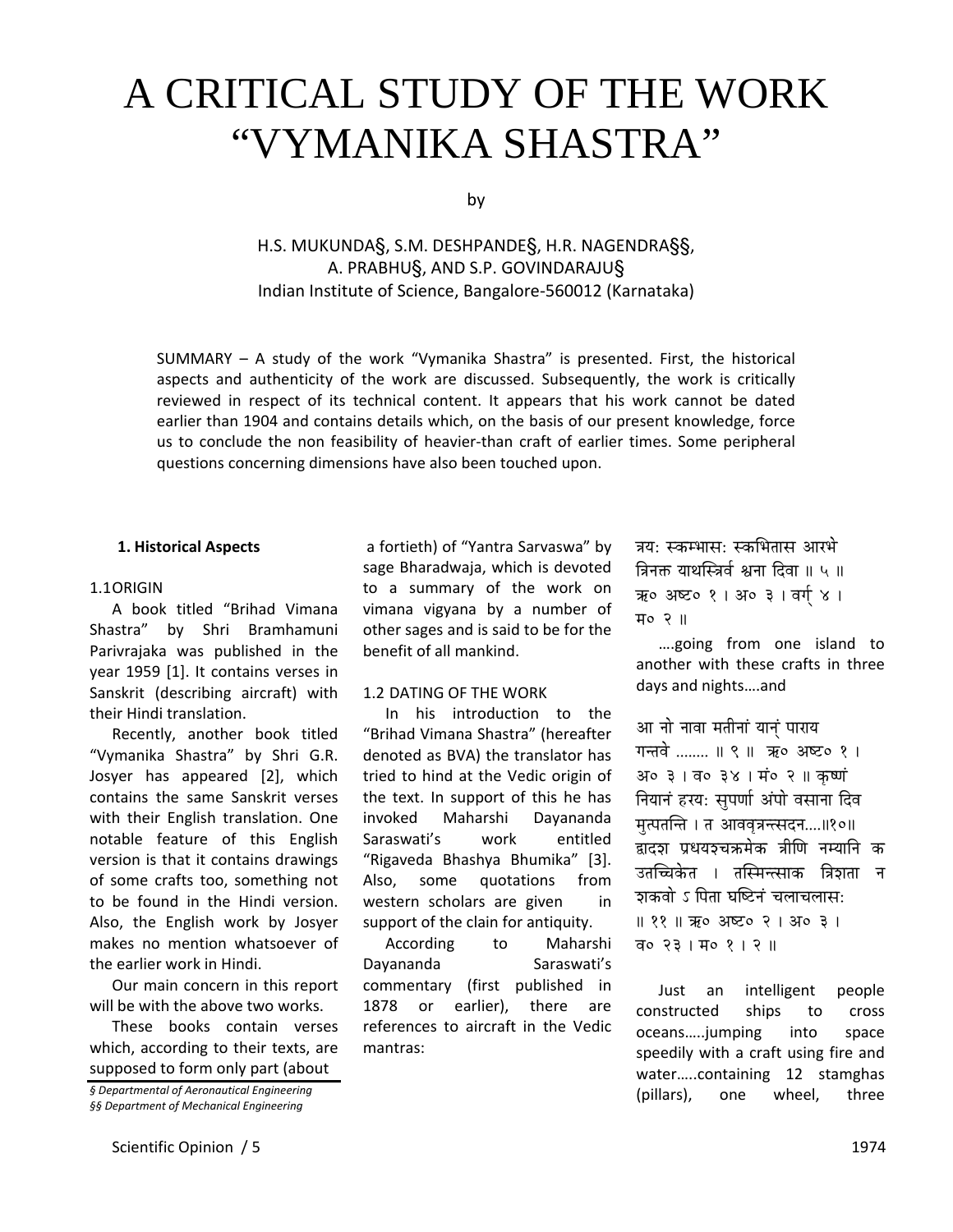machines, 300 pivots, and 60 instruments.

These, however, are too vague, scanty, and totally inadequate to date their (verses) content to the Vedic period. Further, we are afraid we may be attributing meaning to shlokas based on what we know today. (More on this in Section 1.5).

The manuscript from which BVS was prepared as said to have been available a the Rajakiya Sanskrit Library, Baroda, in 1944. It is also stated in BVS that later another transcript was found in Poona with a signature and dates गो वेंकटाचल zÉqÉÉï 9‐8‐1919 set on it. BVS has been written on the basis of the above two transcripts which are essentially the same. It may be noted that in the introduction to BVS gratitude has been expressed to Air Com. Goel who probably has something to do with the procurement of these documents.

# 1.3 AUTHORSHIP

As already stated, the authorship of the work has been attributed to Maharshi Bharadwaja. Whether this Maharshi is the same as one of the seven seers (Saptarshis) is by no means substantiated. Thus the question of authorship remains as yet unanswered. It is possible, however, to throw more light on the situation.

In his introductory remarks in the book Vymanika Shastra (VS from hereon) Josyer states that Pandit Subbaraya Shastry of Anekal dictated the verses to Shri G. Venkatachala Sharma (G.V. Sharma from hereon). No further details of the process in which the work came into existence have been given in VS.

However, we were able to locate Shri G.V. Sharma and Shri Venkatarama Shastry (adopted son of Pandit Subbaraya Shastry) with help from a retired scholor from the Tirupati Sanskrit Library, Shri Srinivasa Iyengar, who seems t have played some part in transactions relating to the transcripts in question. Discussions with both Shri Sharma and Shri Venkatarama Shastry cleared up many points concerning the history of the documents.

Shri G.V. Sharma was a close associate of Pandit Subbaraya Shastry (Shastriji from hereon) during his later years. It appears that Shastriji, who was supposedly endowed with certain mystical powers, used to spell out shlokas (verses) whenever he got inspiration. These used to be promptly taken down by Shri Sharma. After the full text had been so dedicated, copies were made which later found their way to several places, Most of this and other similar materials were kept in charge of Shri Venkatrama Shastry after the death of Shastriji in 1941.

The existence of the manuscript was known in some circles and that probably is how Air Com. Goel came to know of it and had it procured from the Baroda University Library sometime during 1944.

Sometime during 1951, Shri Josyer established an organization, called International Academy of Sanskrit Research. An exhibition of rare manuscripts was held during the inaugural function. Shri M.C. Krishnaswamy Iyengar, another associate of Shastriji, (who has published the English translation of the autobiography of Shastriji [4]) took some of the manuscripts, including the "Vymanika Shastra",

and had them exhibited there. Subsequently, the original manuscript and the drawings were procured and retained by Shri Josyer. The drawings were not contained in the transcripts which reached the Baroda University Library. That perhaps is why BVS lacks the drawings.

#### 1.4 AUTHOR'S LIFE SKETCH

The authorship, as stated earlier, has been traced to Shastriji. It may be worth recording some of his life history to appreciate the situation in a better perspective. Following is a brief life sketch of Shastriji summarized from reference [4]. It appears that the autobiography was written to fulfil a promise made to Jagdish Chandra Bose (the well‐known scientist) by Shastriji, during one of the discussion meetings at Bombay.

Shastriji was born in a small village in Hosur Taluk (Madras State) and got married at the age of eight. His parents died a few years later and he was forced to support the large family, including brothers and sisters, virtually by begging. Subsequently, he went to stay with his father‐in‐law, but soon had to leave with his brothers and sisters, looking for alms at other towns. Thereafter, things got worse. Sometime later, his sisters and one of his three brothers died of small‐pox. He himself got such a severe attack that he no longer could move or use his own hands. His brothers perforce had to leave him to himself and move away. He had to live on grass and other leaves, like and animal, for a period of time. He then came to an area near Kolar (Karnataka) in a most pitiable state. It is stated that there he met a great saint, referred to as Guruji Maharaj in the text. This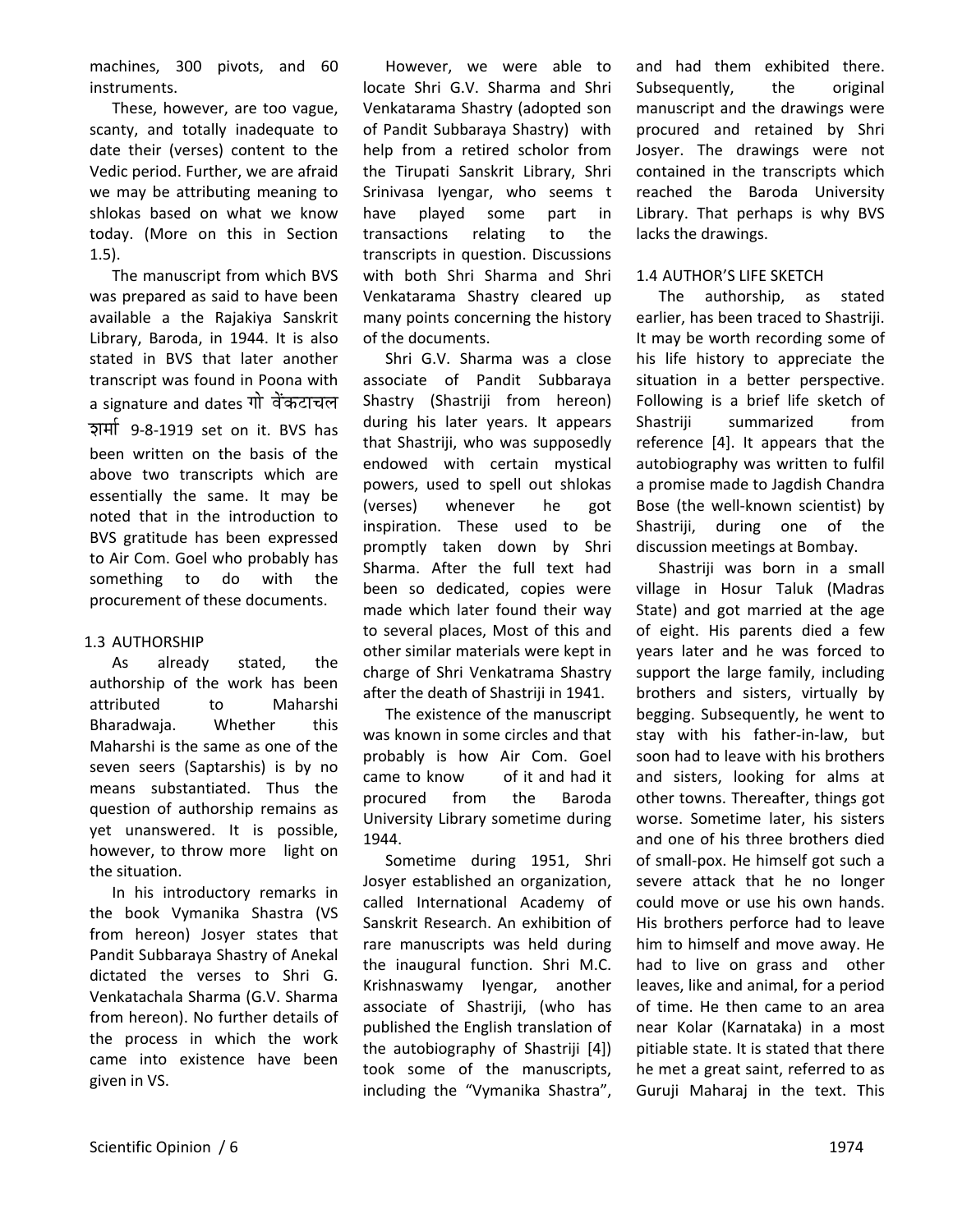saint cured him of his terrible disease, initiated him into spirituality and revealed to him secrets of many shastras like Vimana Shastra, Bhautik Kala Nidhi, Jala Tantra, etc. in a cave.

Later on, Shastriji came back to Anekal and settled down with his wife to a quiet life. Circumstances forced him to adopt Shri Venkatarama Shastry as his son. Because of innate spirituality and mysticism, he came to influence many people, some wise, some rich, and some both. He then made several trips to Bombay and dictated Parts of Vimana Shastra there. He had the drawings (of aircraft) made sometime between 1900 and 1919 by someone called Ellappa who was a draughtsman in a local engineering college at the time.

Shastriji had no formal training (for schooling) of any kind. He learnt to read and write Telugu and Kannada scripts only when he came back after meeting Guruji Maharaj. His early boyhood and youth were spent in braving some of the worst calamities that can befall a man.

What appears strange in the whole matter is that Pandit Subbaraya Shastry, who apparently was not a 'pnadit' in anyordinary sense, dictated a work and nowhere in it did his name appear. Also, it was written as though Maharshi Bhadadwaja were its author. Any possible fraud in the matter, in our opinion, is out of the question sine Shastriji was known for his utter simplicity, humble and un[pretentious nature. It is also stated in his autobiography that he was unsure of the practicality of the ideas propounded in Vymanika Shastra. (The theory itself is highly unsound in our view). Also stated one late Dr. Talpade (of Bombay) tried to make models under the guidance of Shastriji, but that he was not successful in making any of then fly.

# 1.5 DISCUSSION

The dating of the work VS may be approached from other angles: (a) The kind of Sanskrit used in the text may indicate whether or not the text is of Vedic origin.

The text contains Shlokas set to अनुष्ट्रप metre and its language is quite simple and modern. Again, in its introduction, BVS mentions that a few words did have a structure similar to that of the Vedic Sanskrit. The number of such words being very small, and their usage being incidental, it appears appropriate to conclude that the Sanskrit used in the text is modern. (b) Another significant point is the almost complete absence of any mention of use of aircraft in the innumerable Sanskrit texts of the post‐Vedic age. One text, namely "Samarangana Sutradhara", by Bhoja deals with some description of aircraft, but does not quote any earlier work. What is more, Bhoja states that detailed description of their construction and other features will not be given lest the same be used for evil purpose by people? (We are tempted to remark that he did not know!)

The most important of texts like Ramayana and Mahabharata make no mention of the use of aircraft for travel, military, or war purposes. The 'Pushpak Vimana' of Ramayana, as described therein, has no flying qualities except possibly by invocation of 'mantras' or 'tantras'. Of course, a discussion of whether these existed at all is undecideable within the realm of science and is beyond the scope of this paper.

Thus it appears to us from internal and related evidence that the work VS is of recent origin.

Despite these and other facts mentioned earlier Shri Josyer states in the introduction to his book [2] that the work is several thousand years old; the book in Hindi [1] tends to hint at the vedic origin of the text.

What we feel unfortunate in history is that some people tend to eulogise and glorify whatever they can find about our past, even without valid evidence. In the absence of any evidence, efforts will be made to produce part of the evidence in favour of antiquity. The above two works are by no means exceptions to this, in particular the recently published book. In fact the introduction to Reference [2] is least scholarly by any standards. We feel that the people connected with publication – directly or indirectly – are solely to blame either for distorting or hiding the history of the manuscripts.

# 1.6 CONCLUSIONS

Thus the work "Vymanika Shastra" was brought into existence sometime between 1900 and 1922 by Pandit Subbaraya Shastry by techniques unclear to us at the moment. The only evidence in favour of Maharshi Bhardwaja being the author is the textual statement and nothing more.

# **2. Technical Survey And Criticism**

# 2.1 GENERAL

A general treatise on any subject, particularly as complex as aeronautics, starts off with an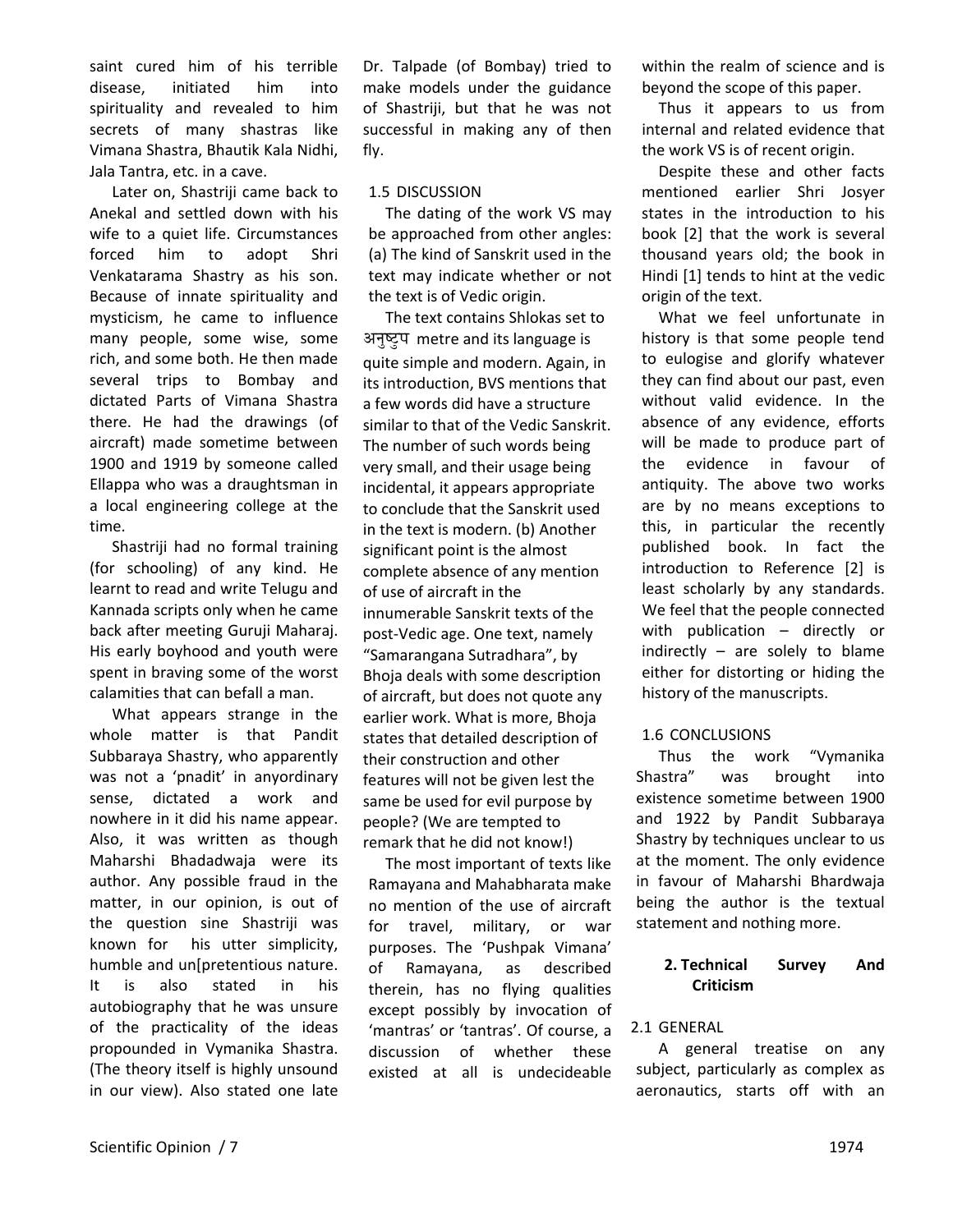enunciation of the basic principles involved and subsequently discusses the integration and development of these principles into a technology. This is indeed so with any of the treaties on modern science or technology. Contrary to this, the Vymanika Shastra gets down to details right away; even here there is no expression of any kind of generality. The different parts (of aircraft) are quantitatively described as though a particular plane were being described.

The science of aeronautics requires an understanding of a number of disciplines: aerodynamics, aeronautical structures, propulsive devices, materials, and metallurgy. The subject works lay uncalled for emphasis on propulsive devices and structures, but little or no emphasis on aerodynamics. It is worth pointing out that the history of aeronautics (western) in regard to production of heavier‐than‐air craft is studded with initial failures, significantly traceable to a nonunderstanding of aerodynamics [5].

The works [1,2] under discussion contain description and details on the definition of an airplane, a pilot, aerial routes, food, clothing, metals, metal production, mirrors and their uses in wars, varieties of machinery and yantras, planes like 'mantrik', 'tantrik', and 'kritak'. Details about four planes in the 'kritak' category – Shakuna, Sundara, Rukma, and Tripura – are also given.

We will address ourselves principally to the above mentioned four planes; the discussion will be on the basis of principles, geometry, materials, chemistry, and operational data.



#### SHAKUNA VIMANA

*[Note: The accompanying aircraft diagrams are given merely to aid visualization and are not to scale.]*

#### 2.2 SHAKUNA VIMANA

*2.2a General* – As the name suggests, this vimana (plane) is like a bird. It is supposed to contain the following parts: Peetha (floor board), hollow mast, three wheeled keelakas (hinges) with holes, four heaters, air suction pipes, water jacket, oil tank, shakuna yantra, two wings, tail portion to enable the vimana to fly, owshyamaka yantra or heat engine, etc.

It has several tiers, each one containing different yantras (machines). The drawings show parts like cylinder, piston worm gear, and pumps which seem entirely modern (beyond 18<sup>th</sup> century).

*2.2b Principles* – A few lines have been devoted to the function of wings and tail and they appear to be incorrect. From what is given in the following verses:

तथैव वातपायन्त्रो दिक्प्रदर्शध्वजस्तया । पश्चाच्छकुन्स्य्स्नुत्राश्च तत्पक्षद्वयमेव च ॥ विमानोत्पेक्षणार्थ तत्पच्छभागस्तयैव हि । ततो विमानसञ्चारकारणौष्म्यकयन्त्रक: ॥

It appears that great importance is given to the tail portion for the generation of lift. Also the function of the hinge wings becomes unclear in this context. It may be noted that it is the wings which should contribute to the life of the craft and the tail portion to its controllability.

*2.2c Geometry* – The height and width of the craft, in our opinion, are in such proportion as to put its stability in serious question. There are inconsistencies in the dimensions mentioned in the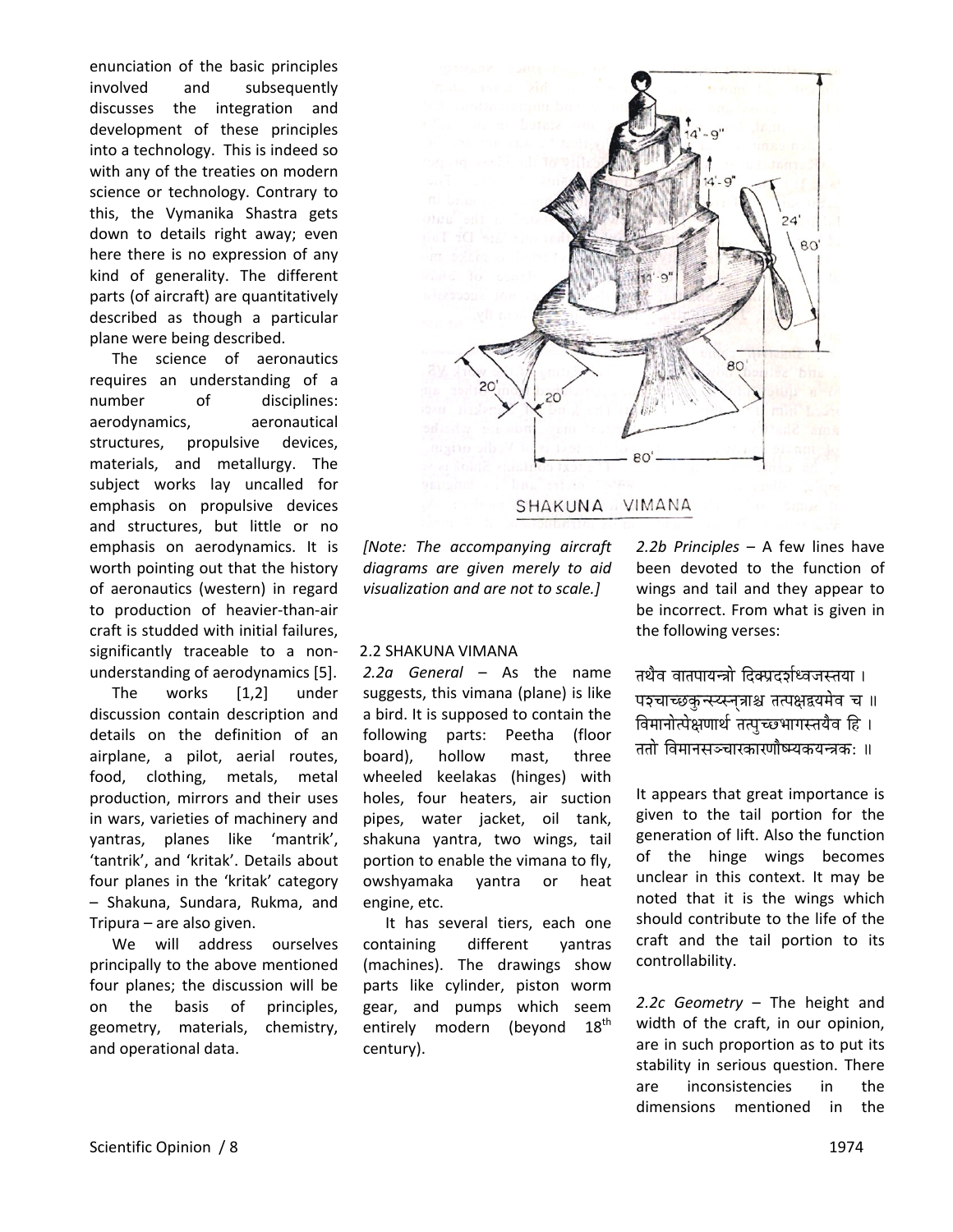verses and those given in the drawings. For

पीटोन्नन्यं वितस्तीनामञीतिरिति वर्णितं । पटपञ्चाशद्वितस्तीनामायामं च तथैव हि ॥

Here the dimensions are as follows. The floor board height is 80 feet; its width and length are 56 feet each. The latter dimensions are different in the drawings, being 80 and 25 feet respectively. In the verses, 'vitasti' is used as a unit of length while in the drawings 'foot' is adopted. The value of vitasti varies from 9 inches to a foot depending upon the situation in which the term is used. Here it appears as though vitasti has been equated to a foot at all places.

*2.2d Operational data* – There are no statements on the capabilities of this craft.

*2.2e Materials* – There is mention of a number of materials. The floor board is made of 'raja loha'. This material, supposedly, is to be made from 'prana kshara' (ammonium chloride), Bengal gram, benzoin, mercury borax, mica, silver, and 'panchamrita'(!), all mixed, heated to 800 'kaksha' (unit of temperature), and poured out. There is a number of other materials described herein.

2.2f Comments – It must be pointed out here that the essential idea of flying like a bird has been tried by many people (abroad) over several centuries right from the time of Leonardo‐da‐Vinci, but without any success whatever. Hence the feasibility of a craft of the above type is a near impossibility. Furthermore, the author – whoever he be – shows a complete lack of understanding of



the dynamics of the flight of heavier‐than‐air craft.

#### 2.3 SUNDAR VIMANA

2.3a General – This plane meant for flight only in the air has five tires and a number of parts.

आदौ पीठस्ततो धमनालस्तंभस्तथव हि । पङ्चाद् धुमोदुगमयन्त्रपञ्चकं च तत: परं॥

These are: ground plate, smoke chimney, five gas engines, metal pipe wind blower, electricity generator, four faced heater, and outer cover.

2.3b Principles – The place has been described in considerable detail though no basic principles of operation have been mentioned. From what may be salvaged as principles, we have the following: electricity is generated by some means (what appears to be a combination of friction, heat, solar rays, waterfall etc.) through use of 'jyotirmukha' and several other materials including sixteen 'drona' measures of donkey's urine! The use of 80 'link' of electricity is expected to vaporize oil. Also, steam is generated separately. It appears that by operating some switches, these two (oil and steam) can be mixed to produce 500 'kaksha' heat. These are then passed through a pipe called 'shundala' (like elephant's trunk) for purposes of propulsion. Further there is detailed description of some machinery. Looking into drawings and the text leads one to conclude that air is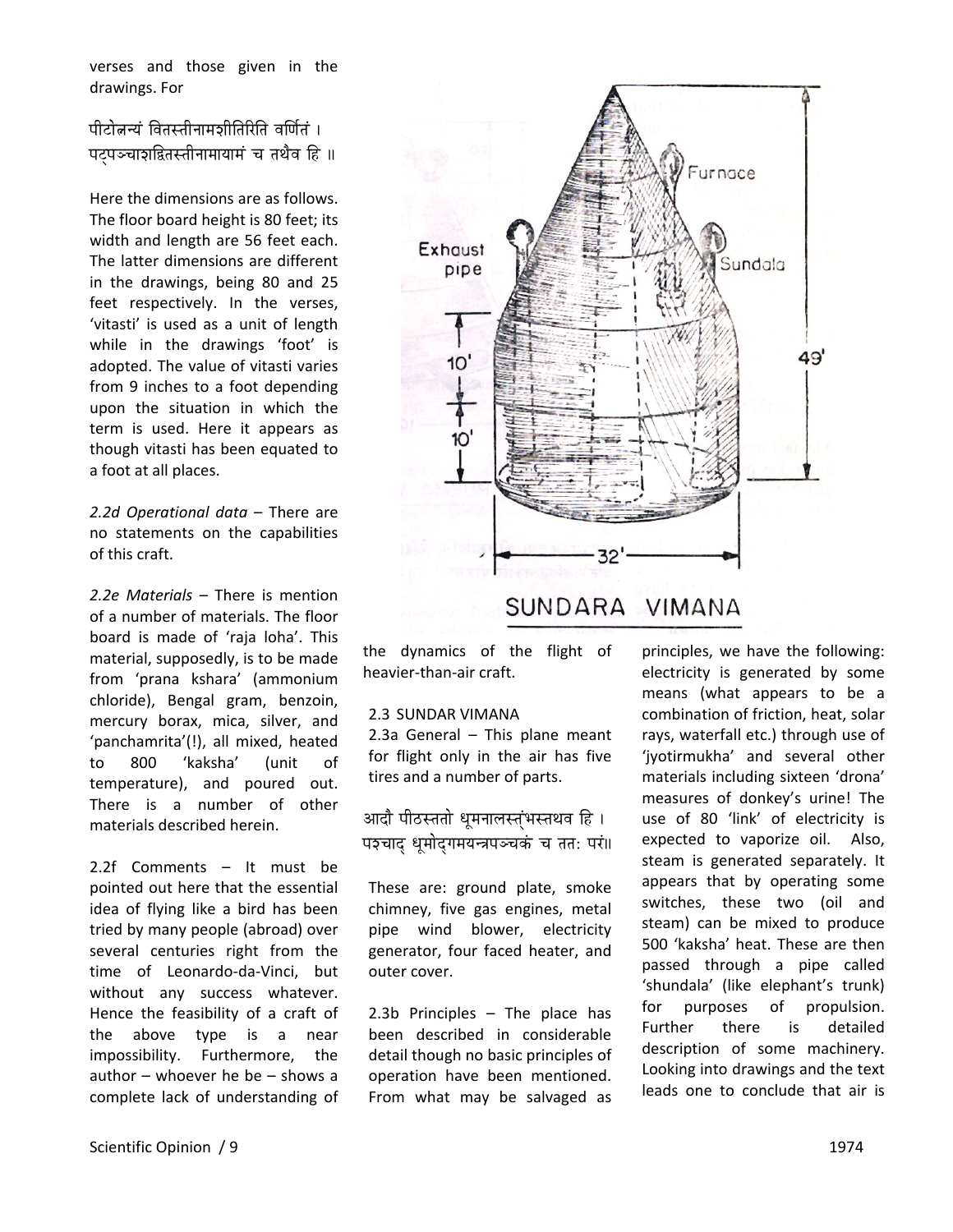sucked from the bottom, and hot gases are allowed to exhaust through pipes toward the top. And this is expected to produce force to life the plane up a statement which is a gross violation of Newton's laws. It may be mentioned that there are verses which imply such violations clearly:

एकदा चक्रगमनागमनाद्वेगतो भवेत । धूमप्रसारण यस्मिन् दिशि शूण्दालतो भवेन्॥ तस्मिन्नेव? विमानस्य गमन वेगतो भवेत ॥ आवर्तने चोध्यवमुखगमनेपि तथैव च ॥

"……….The fast movement of the plane takes place in the same direction in which the jet gets out of shundala.."

The shloka has been set with a question mark in BVS. However, in VS Shri Josyer seems to have edited the relevant part of the verse into ... स्वयमेव विमानस्य गमनम ...

Because of this editing, meanings of the verses don't tie in properly. In fact, this editing was totally uncalled for and should not have been done. If it was to be performed, it should have been indicated as such.

*2.3c Geometry & operational data* – It has the shape of a cone‐ cylinder combination, with a base diameter of 32 feet, cylinder height of 20 feet, and cone height of 29 feet. The whole geometry appears to be one of a mobile factory, if anything, and much less of an aircraft. The speed of smoke from the gas engine (dhoomodga yantra) is said to be 2113 'link'. Wind speed from 'nala stambha' is said to be 600 'link'. Speed of the craft is given in:



RUKMA VIMANA

<u>ज</u>्ञाण्डालैश्व तथा कीलकादिभि, प्रेरितकमात् । घटिकावच्छिन्नकाले योजनाना चतु३३तम् ॥

# Four hundred yojanas are covered in one ghatika.

Ghatika has a standard implication of 24 minutes. Yojana has an implication of about 8 to 10 miles (some interpret yojana to mean more). Even with the smaller figure the craft speed amounts to 8000 mph – fantastic figure by any standards. It may be noted that no aircraft of today has attained such speed inside the atmosphere.

2.3d Chemistry & materials – One of the vessels used for production of electricity is expected to be filled with apamarga, sampasya, and ayaskanta soaked in elephant's urine mixed with mercury. Another vessel is to be filled with cow's urine, and so on. There are several other descriptions in a similar vein without any possible sense.

# 2.4 RUKMA VIMANA

*2.4a General* – This plane has a five tier structure, with passenger cabins on the third tier. The plane is meant for flight only in the air.

*2.4b Principles –* This aircraft is the one which some of us thought meaningful quite some time back while studying BVS. AT that time VS (containing the drawings) was not available. From BVS we conclude that there were long vertical ducts containing fans at the top. The direction of airflow was not indicated in the text. We presumed, therefore, that upward flight would be feasible by running the fans to suck air from the top and send it down the ducts, generating a lift in the process, essentially like a vertical takeoff and landing craft (VTOL).

In the text it is stated that lift is generated by the beating of 'ayahpinda' wheels against the floor board. Electrical tube wheels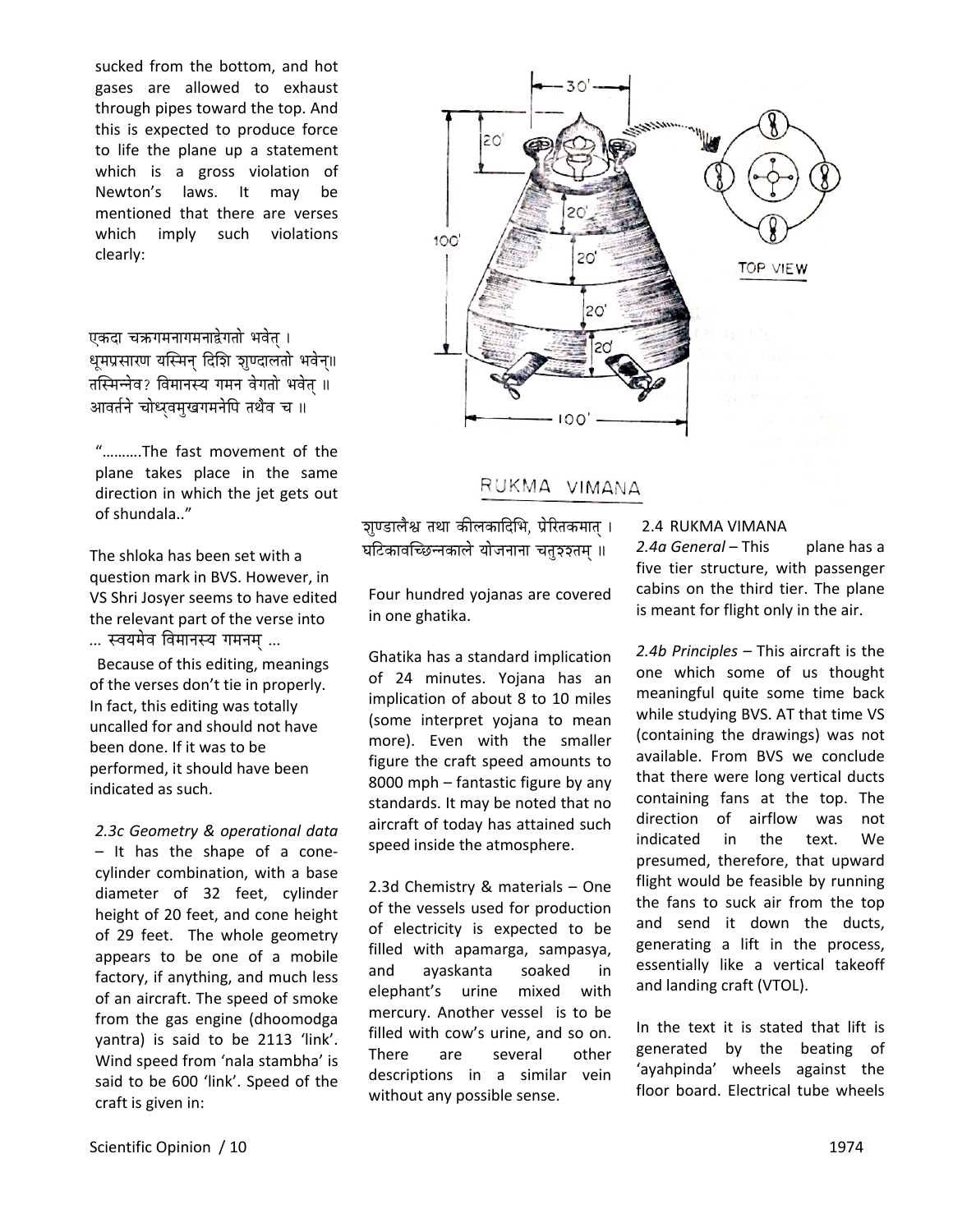are supposed to aid flight in a manner not discussed at all. The purpose of fans has not been indicated in the text, whereas in the figure they have been captioned as "lifting fans". Further, like in other crafts, the static stability is in some doubt.

*2.4c Geometry* – The geometry is again a cylinder‐cone combination with a base diameter of 100 feet, height of 20 feet, and cone height of 80 feet. The text mentions a dimension of 1000 feet for the base.

पीठ रुक्मविमानस्य कुर्माकारं पकल्पयेत । वितस्तिहसायामं गात्रमॆकवितस्तिकम ॥

However, the drawing shows only 100 feet. This is a geometrical contradiction.

#### *2.4d Operational data* – The

Description mentions a speed of 105 kroshas per ghatika amounting to a speed of 625 mph (compared to the speed of sound of about 760 mph). This is an incredible speed even for a sleek aircraft and just impossible for the kind of geometry used.

*2.4e Materials* – A number of materials is mentioned principal among which is 'raja loha'.

*2.4f Comments* – If the craft is taken to mean what the drawings and the text say, it can be stated that the craft is a decided impossibility.

# 2.5 TRIPURA VIMANA

*2.5a General* – This plane is supposed to fly in air, and move water and land. When moving over water the wheels are to be retracted.



#### TRIPURA VIMANA

*2.5b Principles* – No mention of any principles of operation has been made. Power is said to be generated from the generator from the generator at the top using sun's rays and some acids in a manner not described. The general description and the diagrams seem to indicate the use of electric motors which were known only in the  $19<sup>th</sup>$  century.

2.5c Geometry & operational data – It is oval shaped in plan with a length of 100 feet and maximum width of 24 feet. The height of the craft is 30 feet. No operational data have been given.

2.5d Materials – In order to prevent water from seeping into the craft, when it is moving over water, it is said to be covered with a cloth known as milk cloth (क्षीरपट). Also the description of an alloy has been given which is supposed to be light and fire resistant.

3. General Comments and Conclusions

Any reader by now would have concluded the obvious – that the planes described above are the best poor concoctions, rather than expressions of something real.

None of the planes has properties or capabilities of being flown; the geometries are unimaginably horrendous from the point of view of flying; and the principles of propulsion make then resist rather than assist flying.

The text and the drawings do not correlate with each other even thematically. The drawings definitely point to a knowledge of modern machinery. This can be explained on the basis of the fact that Shri Ellappa who made the drawings was in a local engineering college and was thus familiar with names and details of some machinery. Of course the text retains a structure in language and content from which its 'recent nature' cannot be asserted. We must hasten to point out that this does not imply an oriental nature of the text at all. All that may be said is that thematically the drawings ought to be ruled out of discussion. And the text, as it stands, is incomplete and ambiguous by itself and incorrect at many places.

A large number of verses has been devoted to the metallurgical and material aspects, as stated earlier.